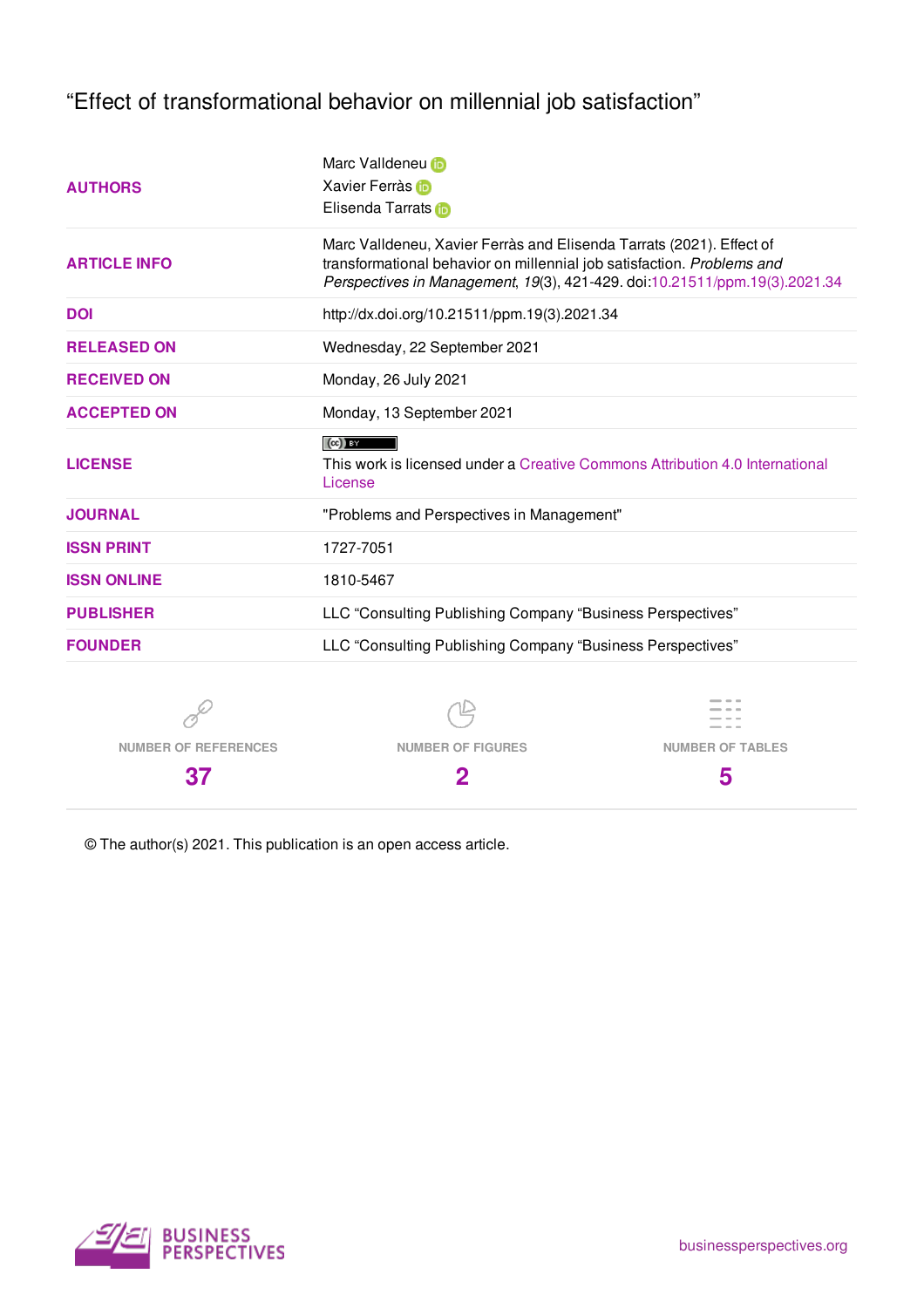

#### **BUSINESS PERSPECTIVES**

www.businessperspectives.org LLC "СPС "Business Perspectives" Hryhorii Skovoroda lane, 10, Sumy, 40022, Ukraine

**Received on:** 26th of July, 2021 **Accepted on:** 13th of September, 2021 **Published on:** 22nd of September, 2021

© Marc Valldeneu, Xavier Ferràs, Elisenda Tarrats, 2021

Marc Valldeneu, Ph.D. Student, Faculty of Economics and Business, Department of Business and Management, University of Vic – Central University of Catalonia, Spain. (Corresponding author)

Elisenda Tarrats, Ph.D., Associate Professor, Faculty of Business and Communication, Department of Economy and Business, Coordinator of Entrepreneurship Unit, University of Vic – Central University of Catalonia, Spain.

Xavier Ferràs, Ph.D., Associate Professor, Faculty of Economics and Business, Department of Operations, Innovation and Data Sciences, ESADE Business School, Ramon Llull University, Spain.

This is an Open Access article, distributed under the terms of the Creative Commons Attribution 4.0 International license, which permits unrestricted re-use, distribution, and reproduction in any medium, provided the original work is properly cited.

**Conflict of interest statement:**  Author(s) reported no conflict of interest **Marc Valldeneu** (Spain), **Xavier Ferràs** (Spain), **Elisenda Tarrats** (Spain)

# Effect of transformational BEHAVIOR ON MILLENNIAL JOB **SATISFACTION**

#### **Abstract**

Leaders are responsible for empowering and driving employees to succeed in challenging times or changes and, ultimately, achieve the best results. One of the biggest dilemmas in today's leaders' agenda is to understand how to manage a diverse multigenerational workforce in which millennials represent a predominant group by far, being completely different from previous generations due to the technology impact. The aim of the paper is to identify which leadership style and behavior affects most positively millennial job satisfaction in a multinational environment, and to understand the differences between millennials and non-millennials. The Multifactor Leadership Questionnaire, known as the MLQ, was answered by 167 representative employees from various multinational corporations, 125 of whom are millennials.

Based on the results, transformational style is strongly correlated with and positively affected by millennial job satisfaction. Moreover, transformational style is a significant predictor of increased millennial satisfaction, and more specifically, idealized attributes and intellectual stimulation are behaviors that have been validated to increase it. On the other hand, individual consideration has been proven to have a productive effect by increasing non-millennial job satisfaction. According to the findings, millennial workforce leaders need to move towards a more transformational style, based on more idealized attributes and an intellectual stimulation approach, if they want to increase their satisfaction and avoid unwanted attrition. Basically, millennials are searching for leaders who trust and embrace innovation, creativity, critical thinking and, most importantly, leaders who also question the status quo.

**Keywords** leadership, idealized attributes, intellectual stimulation, millennials, satisfaction

**JEL Classification** M10, M12, M54, D23, J28

## **INTRODUCTION**

Companies around the world are experiencing an increasingly 'VUCA' (volatile, uncertain, complex and ambiguous) environment, and they rely on leaders with skillsets to manage personal and emotional challenges (Workley & Jules, 2020). Leaders need to have the ability to adequately drive and manage multigenerational employees (Smaylind & Miller, 2012), and in the coming decade, all teams will be entirely composed by the millennial generation (Mencl & Lester, 2014). This study intends to understand the millennial generation and aims to explain the relationship between a leader and the millennial workforce by identifying which leadership styles and behaviors could create a higher job satisfaction, and also determine the differences across the generations within the studied teams. In fact, millennials have proven to have higher turnover rates than the generation before them (Khalid et al., 2013), and two of the causes for such high turnover rates are low employee satisfaction and wrong leadership behaviors applied. In today's environment, millennial satisfaction becomes even more relevant for every enterprise and leader in order to keep business growth and team stability for the coming years.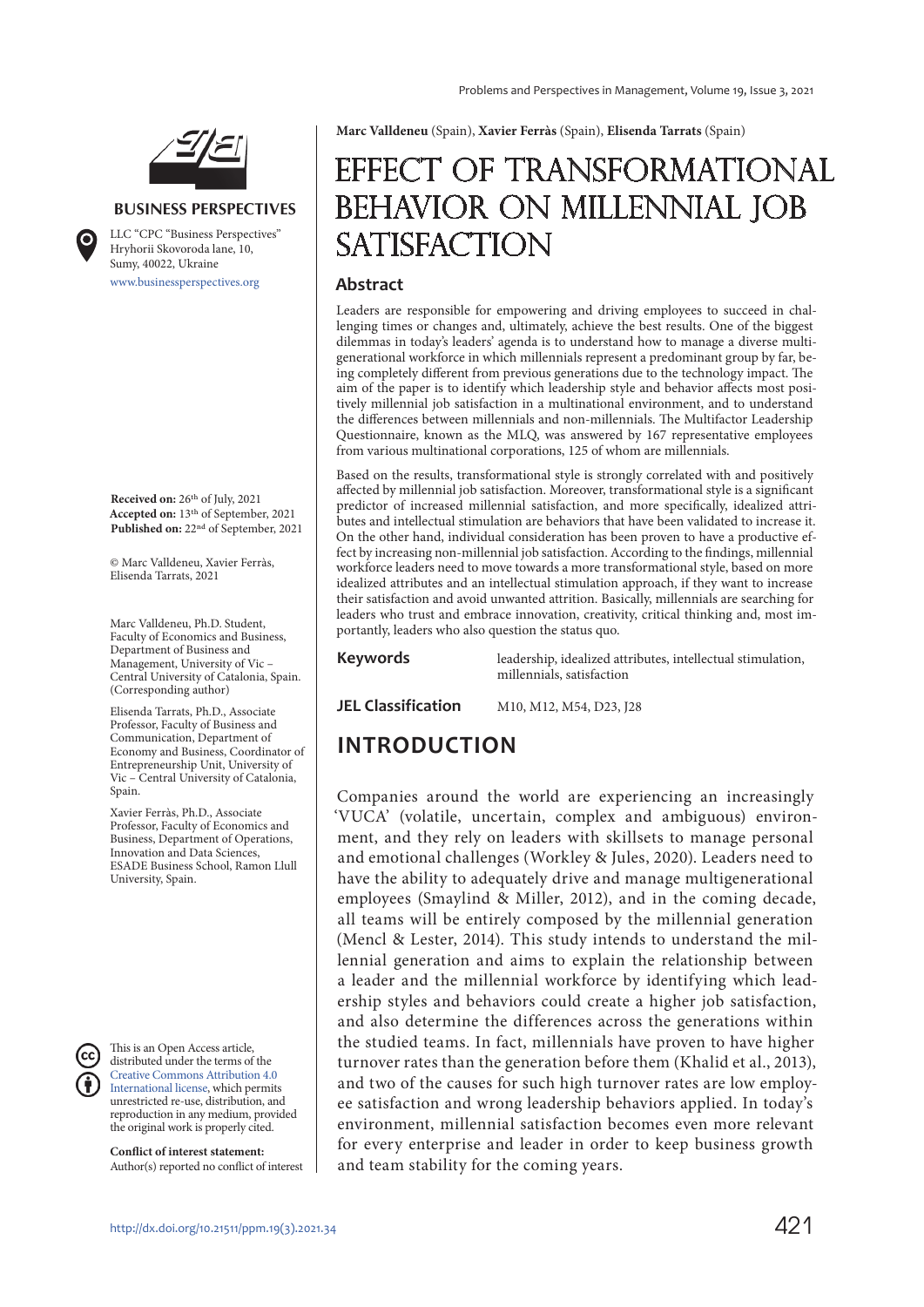## **1. LITERATURE REVIEW**

Millennials or generation Y terminology stands for the generation born between the early 1980s and early 2000s, which is the newest generation in the actual job market. Millennials' character was impacted by different events such as a global consumerism, a technological revolution, a radicalism and terrorist attacks in Middle East, as well as several financial market crises and subsequent recessions. Millennials are entitled, optimistic, civic minded, impatient, multitasking and team oriented; they experience close parental involvement and value work-life balance (DeVaney, 2015; Stewart et al., 2016). Moreover, millennials are said to value meaningful work, desire continuous learning experiences at work and place a high priority on family life (Becton et al., 2014; Jones et al., 2018). They love instant gratification and expect to develop close relationships with their leaders; these two factors have often been attributed to the coddling their parents gave them as children (Chaudhuri & Ghosh, 2011). Millennials find comfort in working alone, seek out opportunity and responsibility, and welcome empowerment (Broadbridge et al., 2009; Jones et al., 2018; Stewart et al., 2016). Millennials see themselves as part of a global community where diversity is an advantage, and they consider that their work should make a difference in the world (Simoneaux, 2010). Last but not least, they value making a life over making a living (Ng et al., 2010).

On the other side of the coin, millennials are negatively labeled as the "look at me generation", which implies that they are excessively self-confident and selfish, lacking loyalty and work ethic (Marston, 2009). Millennials are identified as a group that possesses narcissistic tendencies; they often crave attention and affirmation to help them maintain the feelings of encouragement showered on them by "misguided" parents and teachers (Erikson, 2008). Lower (2008) suggests millennials are easily bored and possess a strong sense of entitlement where there is an expectation that others will take care of undesirable duties. Compared to other generations, millennials are less work centric (Families & Work Institute, 2006) and more focused on leisure (Twenge, 2010). If they become dissatisfied with their jobs, they move more quickly than previous generations and quit their jobs more easily (Campione, 2015), so ensuring their satisfaction should be a priority for every

leader in order to take advantage and avoid business disruption.

Millennials will be a major asset for each organization and their success, and they may need leaders with transformational attributes that can boost their capacities and increase their satisfaction (Wilford, 2020). Leaders who follow synergy, mutual respect, communication, and delegation to achieve individual and organizational objectives are said to be transformational leaders (Khan et al., 2020). In fact, the transformational style is originated from "The Fullrange Model of Leadership" (Bass & Avolio, 1994). To define overall spectrum of leadership styles and their subdivisions, Bass and Avolio (2004) defined nine leadership items, which constitute the transformational, transactional and passive-avoidance styles.

A leader who applies transformational style is capable of creating commitment, loyalty and transmitting a future vision towards the common objectives of the organization (Baker, 2013; Bass, 1985; Wilford, 2020). There is empirical evidence of a positive relationship between transformational leadership and improved employee productivity; and that consequently leads to positive organizational results like employee satisfaction (Burris et al., 2014; Caldwell et al., 2011; Yang, 2009). The transformational style and its behavior have more than 40 years of studies, and it keeps being an actively and validated researched leadership theory for today's challenges (Day & Antonakis, 2012; Dinh et al., 2014; Northouse, 2019). The transformational style has five main factors, known as 5Is (Bass & Avolio, 2004). The first factor – idealized attributes – represents a leader who has a high confidence level and bidirectional trust with her/his team. The second factor – idealized behavior – portrays a leader who has integrity in each decision and action with her/his team and employees. The third factor – inspirational motivation – depicts a leader who has the ability to inspire others and make them believe in her/him. The fourth factor – intellectual stimulation – describes a leader who has the skills to advocate intelligence and encourage problem solving mentality, and, finally, the fifth factor – individualized consideration – characterizes a leader who has the ability to recognize and promote individuality among teams. A recent study demonstrated that applying transformational behaviors can boost positively work engagement and organization outcomes in multinational environments (Valldeneu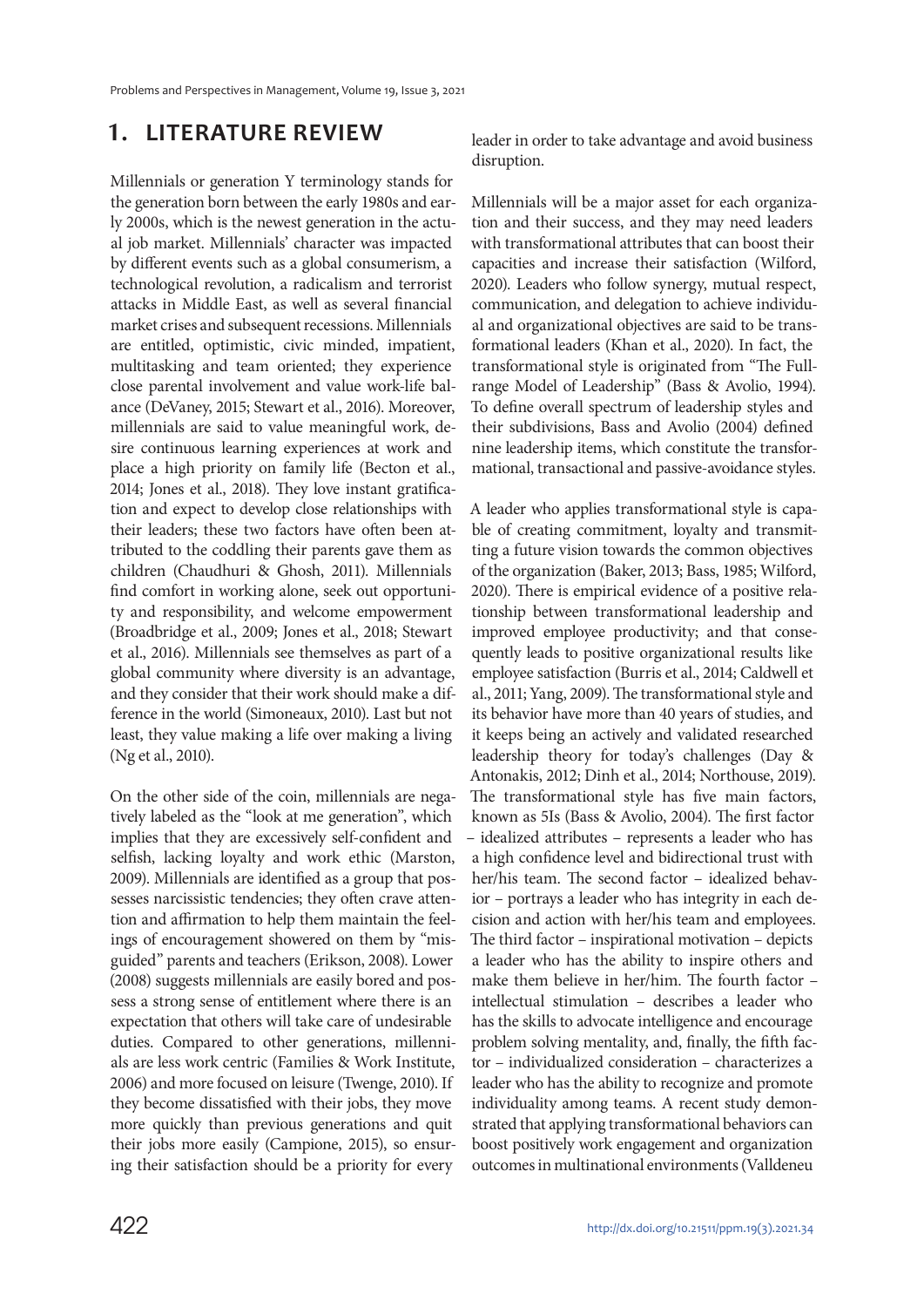et al., 2021). However, there are no data yet on what kind of transformational leadership behavior is responsible for keeping satisfaction high among millennials. Such information would be extremely useful in the current environment, taking into account the increasing weight of the millennial generation workforce in multinational companies and the link between their job (dis)satisfaction and high turnover rates. To fill such a knowledge gap and help leaders and managers in multinational companies, the study sets out to understand which leadership style and

specific behaviors have a significant correlation with, and encourage a positive increase in millennial job satisfaction. Based on the literature review and the full-range model of leadership, a theoretical framework was created (Figure 1).

An extensive framework was created (Figure 2) to investigate transformational behavior in more depth.

The objective of this study is to prove whether the transformational style has the most positive im-Source: Created by the authors.



*Note.* Independent variables: Transformational, Transactional and Passive-Avoidance Styles. Dependent variable: Job Satisfaction.





*Note.* Independent variables: Idealized attributes, Idealized behavior, Inspirational motivation, Intellectual stimulation and Individualized consideration. Dependent variable: Job Satisfaction.

#### **Figure 2.** Transformational framework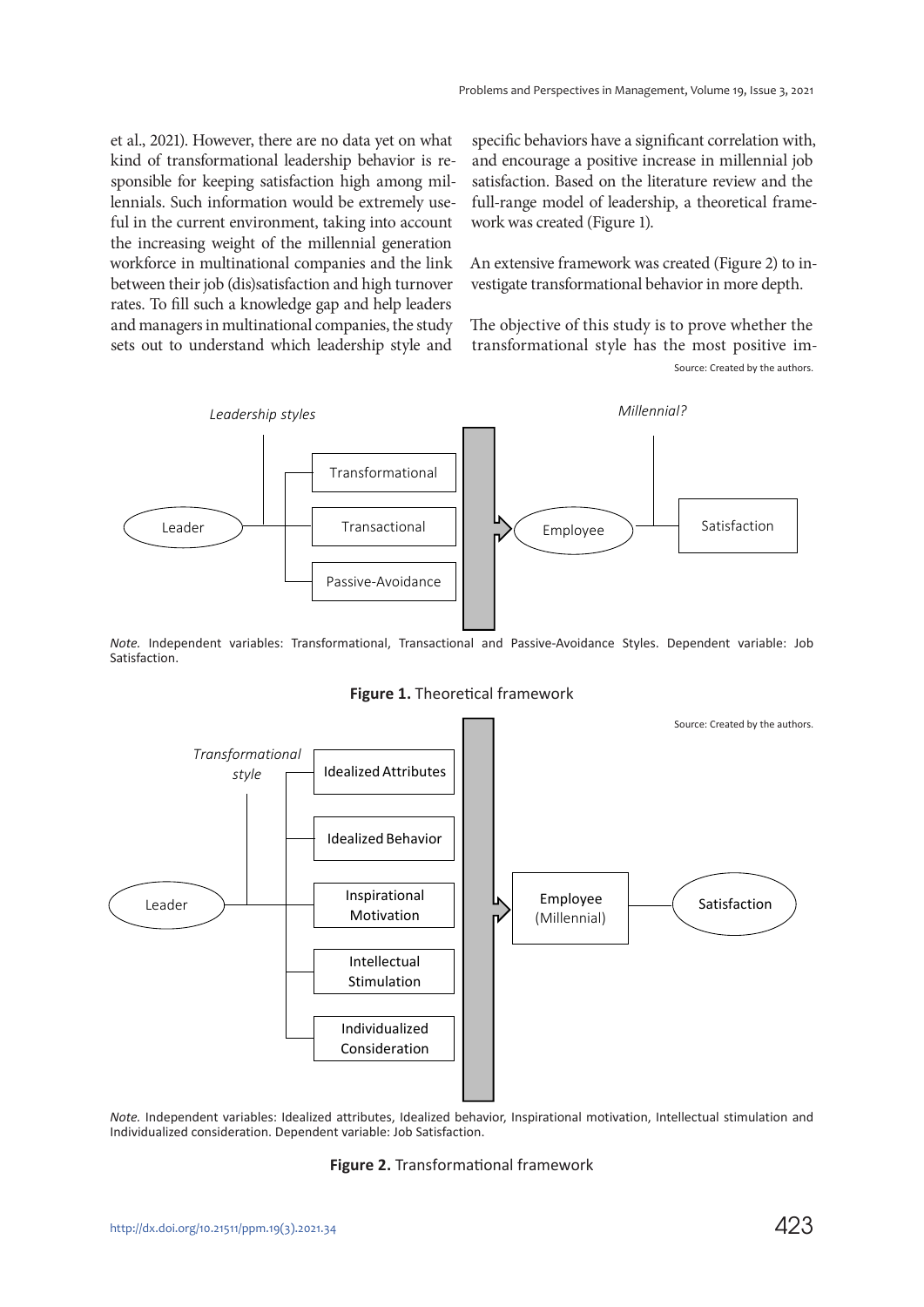pact on millennial job satisfaction compared to transactional and passive-avoidance styles. In case the correlation was confirmed, as previous literature suggested, two subsequent tasks were defined: one task was to understand which of the specific transformational behaviors are related positively to millennial job satisfaction and can therefore predict better outcomes, and another task was to identify differences between Millennials and Non-Millennials regarding job satisfaction.

## **2. METHOD**

In 2019, a 45-question web-based MLQ survey from Bass and Avolio (2004) was distributed to a multicultural workforce of different multinational corporations. The answers referred to the employee's first-line manager or local leader. Respondents selected discrete Likert-type scale choices (scale of 5), which provided quantifiable data to measure the degree of their perceptions among the variables. The study described the relationship between the employees' perceptions of their immediate leader's transformational leadership (Antonakis & House, 2002; Bass, 1985; Bass & Avolio, 2004) and the employees' perception of their own satisfaction. Five main behaviors of transformational leadership were assessed: Idealized Attributes, Idealized Behavior, Inspirational Motivation, Intellectual Stimulation and Individual Consideration. Out of the 45 questions in the MLQ, the concrete case study analyzed 22 questions focused only on the transformational leadership style. Twenty questions were established in order to evaluate the transformational leadership behaviors (4 questions for every behavior) and two questions to evaluate employee job satisfaction.

MLQ surveys were obtained from 167 employees, 125 of them were born between 1980 and 2000 (millennials). This sample is rather balanced in gender and is relatively young. This workforce

has an advance level of education: 38% of the respondents have a bachelor's degree, 55% have a master's degree, and 1% have a doctorate. Besides showing certain stability in their present company, employees of the sample have some prior working background with different enterprises: 64% of them have worked in at least 3 enterprises. Spain is the country with more answerers (25). All the answerers are from multinational companies or corporations.

The IBM SPSS Statistics v23 software program was used to collect and analyze the survey data and conduct a precise investigation. Cronbach's alpha was needed to determine the reliability scale. In this study, every variable was greater than 78%, which means that the framework showed consistency. Moreover, correlation and regression analyses were used to determine the effects of leadership styles and their behaviors on millennials.

# **3. RESULTS**

Calculating the mean of perceived leadership styles shows that transformational style has the highest mean (3.68) for millennials and (3.63) non-millennials compared to transactional and passive-avoidance styles. Employees perceived the use of transformational style, which according to the literature, improves business outcomes and satisfaction.

Table 1 shows the bivariate Pearson correlation outcomes. Transformational and transactional styles are strongly correlated with job satisfaction ( $p < .01$ ) with minimal differences between generations. In contrast, passive-avoidance style is negatively correlated with job satisfaction across generations ( $p < .01$ ). Transformational style is the most positively correlated with job satisfaction in millennial and non-millennial generations, thus, a deeper analysis on the transformational behaviors is needed.

**Table 1.** Bivariate Pearson correlation: Leadership styles and job satisfaction (*N* = 167)

|                          |         | <b>Millennial Job Satisfaction</b> | <b>Non-Millennial Job Satisfaction</b> |          |  |
|--------------------------|---------|------------------------------------|----------------------------------------|----------|--|
| <b>Leadership Styles</b> | Pearson | ilateral)<br>Pearson               |                                        | lateral' |  |
| Transformational         | .850ª   | 000                                |                                        | 000      |  |
| Transactional            | 475ª    | 000                                |                                        | 000      |  |
| Passive-Avoidance        |         | റററ                                | $-460^{\circ}$                         | nnr      |  |

*Note: Field data, 2019.* <sup>a</sup> Correlation is significant at the .01 level (2-tailed).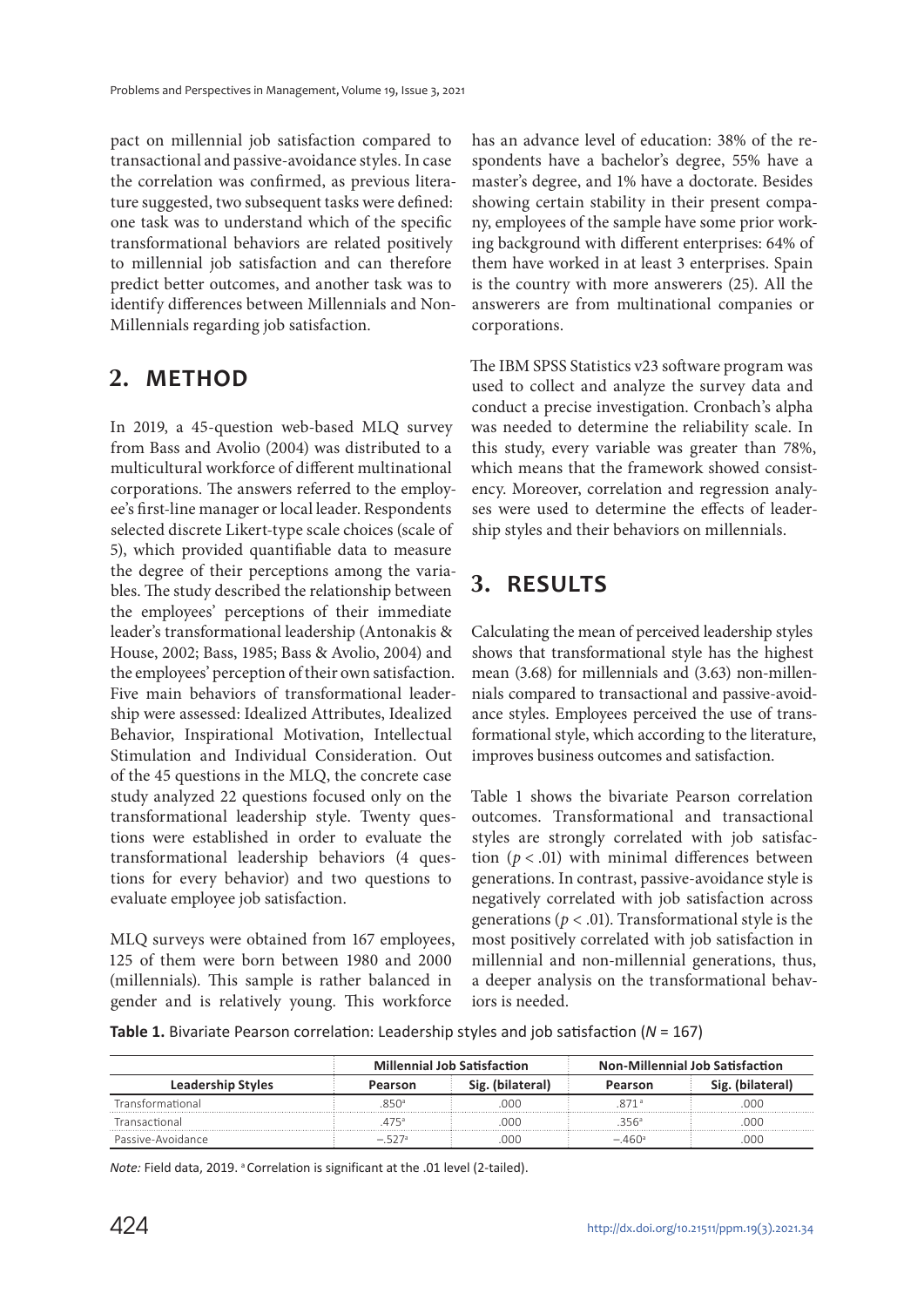|                                   | <b>Job Satisfaction</b> |                  |  |  |
|-----------------------------------|-------------------------|------------------|--|--|
| <b>Transformational behaviors</b> |                         | Sig. (bilateral) |  |  |
| <b>Idealized Attributes</b>       |                         |                  |  |  |
| Idealized Behavior                | 730 <sup>a</sup>        |                  |  |  |
| Inspirational Motivation          | 727ª                    |                  |  |  |
| Intellectual Stimulation          | 734ª                    |                  |  |  |
| Individual Consideration          |                         |                  |  |  |

**Table 2.** Millennial bivariate Pearson correlation: Transformational behaviors and job satisfaction (*N* = 125)

*Note:* Field data, 2019. <sup>a</sup> Correlation is significant at the .01 level (2-tailed).

**Table 3.** Non-millennial bivariate Pearson correlation: Transformational behaviors and job satisfaction (*N* = 42)

| <b>Transformational behaviors</b> | <b>Job Satisfaction</b> |                  |  |  |
|-----------------------------------|-------------------------|------------------|--|--|
|                                   |                         | Sig. (bilateral) |  |  |
| <b>Idealized Attributes</b>       | 751 <sup>a</sup>        | റററ              |  |  |
| Idealized Behavior                | 671 <sup>a</sup>        | nnn              |  |  |
| Inspirational Motivation          | 761 <sup>a</sup>        | nnn              |  |  |
| Intellectual Stimulation          | 736ª                    | റററ              |  |  |
| Individual Consideration          | 9.38 <sup>5</sup>       |                  |  |  |

*Note:* Field data, 2019. <sup>a</sup> Correlation is significant at the .01 level (2-tailed).

Mean calculation of the perceived transformational behaviors (5I's) shows that inspirational motivation has the highest mean for millennials (3.93) and non-millennials (3.85). The respondents perceive a prevalent use of inspirational motivation by their leaders in front of adversities and organizational challenges. All other behaviors are also well represented, which means that companies have a high culture of transformational behaviors.

Table 2 presents the results of a bivariate Pearson correlation focused on transformational behaviors. All the transformational behaviors are positively and strongly related with overall satisfaction ( $p < .01$ ). Idealized attributes is the dimension most positively related with job satisfaction within the millennial generation.

Table 3 shows the bivariate correlation with the non-millennial  $(N = 42)$  respondents, all the transformational behaviors are also strongly and positively correlated, but in this case, individual consideration is the highest one.

ANOVA analysis proves that the model has power to predict millennial and non-millennial employee satisfaction from all the transformational behaviors (*F*-statistics is  $p < .01$ ).

Table 4 shows the millennial regression coefficient outcomes. The outcomes show, firstly, that the idealized attributes dimension significantly encourages a positive increase in job satisfaction, with standardized  $\beta = .45$ ,  $(p < .01)$ . Secondly, intellectual stimulation significantly encourages a positive increase in job satisfac-

| <b>Transformational</b><br>behaviors | Unstandardized<br><b>Coefficients</b> |            | <b>Standardized</b><br><b>Coefficients</b> |          | Sig. | <b>Collinearity Statistics</b> |         |
|--------------------------------------|---------------------------------------|------------|--------------------------------------------|----------|------|--------------------------------|---------|
|                                      |                                       | Std. Error | Beta                                       |          |      | <b>Tolerance</b>               | VIF     |
| (Constant)                           | $-.439$                               | 278        |                                            | $-1.580$ | 117  |                                |         |
| Idealized Attributes                 | 512                                   | 111        | 450                                        | 4 6 1 4  | റററ  | 229                            | 4367    |
| Idealized Behavior                   | $-038$                                | 120        | $-029$                                     | $-315$   | 754  | 255                            | 3923    |
| Inspirational Motivation             | 154                                   | 116        | 109                                        | 1325     | 188  | 322                            | 3 1 0 7 |
| Intellectual Stimulation             | 291                                   | -105       | 218                                        | 2.766    | .007 | 351                            | 2.852   |
| Individual<br>Consideration          | 242                                   | 109        | 199                                        | 2 220    | 028  | 271                            | 3689    |

**Table 4.** Millennial regression coefficients (*N* = 125)

*Note:* Field data, 2019. Dependent variable: Job Satisfaction.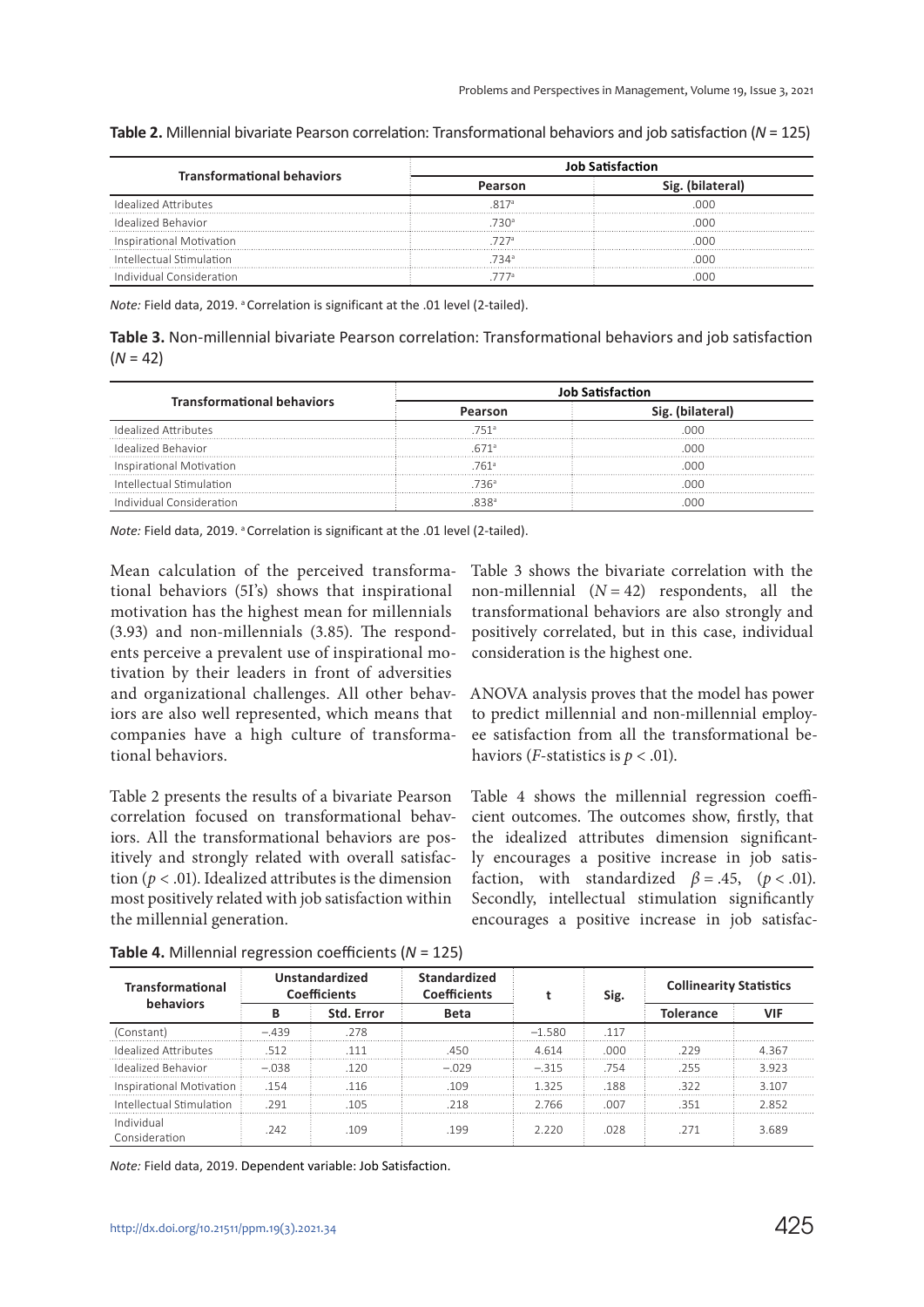Problems and Perspectives in Management, Volume 19, Issue 3, 2021

| <b>Transformational</b><br>behaviors | Unstandardized<br><b>Coefficients</b> |            | <b>Standardized</b><br><b>Coefficients</b> |       | Sig. | <b>Collinearity Statistics</b> |         |
|--------------------------------------|---------------------------------------|------------|--------------------------------------------|-------|------|--------------------------------|---------|
|                                      |                                       | Std. Error | <b>Beta</b>                                |       |      | <b>Tolerance</b>               |         |
| (Constant)                           | 247                                   | 363        |                                            | .681  | .500 |                                |         |
| Idealized Attributes                 | 120                                   | 139        | 114                                        | .869  | .391 | 344                            | 2903    |
| Idealized Behavior                   | 001                                   | 143        | 001                                        | 007   | 995  | 402                            | 2.490   |
| Inspirational Motivation             | 240                                   | 133        | つろろ                                        | 1808  | 079  | 359                            | 2789    |
| Intellectual Stimulation             | 224                                   | 125        | 208                                        | 1790  | 082  | 438                            | 2281    |
| Individual<br>Consideration          | 449                                   | 140        | 441                                        | 3 201 | COO. | 313                            | 3 1 9 7 |

**Table 5.** Non-millennial regression coefficients (*N* = 42)

*Note:* Field data, 2019. Dependent variable: Job Satisfaction.

tion, with standardized  $\beta = .22$  ( $p < .01$ ). Finally, individual consideration, idealized behavior and inspirational motivation are not determinative  $(p > .01)$ . In addition, multicollinearity is not appraised amongst the independent variables (tolerance  $> 0.1$ , variation inflation factors [VIF]  $< 10.0$ ).

The regression model with non-millennials  $(N = 42)$  (Table 5) shows that individual consideration significantly encourages a positive increase in job satisfaction, the other behaviors were not conclusive ( $p > .01$ ).

## **4. DISCUSSION**

This study seeks to acknowledge which leadership style and specific behaviors are correlated with a positive increase in millennials' job satisfaction, and to which degree. All in all, correlation analysis shows that transformational style and, per consequence, all transformational behaviors (5Is) have a strong and positive correlation with job satisfaction among millennials and non-millennials. The study is in line with general previous findings showing that positive transformational leadership behavior leads to the feeling of job fit and ensures high job satisfaction levels (Miao et al., 2011). Other pieces of empirical evidence also show that transformational leadership is strongly correlated with employee work outcomes such as lower turnover rates, higher level of productivity, employee satisfaction, creativity, development, goal attainment and follower well-being (Eisenbeiß & Boerner, 2013; Rahmisyari, 2015). This study contributes to expanding the benefits of transformational theories and better understanding the millennial generation.

Multiple regression analysis indicates that idealized attributes and intellectual stimulation encourage a significantly positive increase in millennial satisfaction, while individual consideration encourages a significantly positive increase in non-millennial job satisfaction. The study detected differences across generations.

Based on the research, a leader who manages a millennial workforce must exhibit transformational behaviors, preferably idealized attributes or intellectual stimulation behaviors, to help millennial employees feel more satisfied with their current jobs. The other behaviors were not conclusive and cannot be validated in this study.

## **CONCLUSION**

The aim of the study was to determine the relationship or correlation between leadership styles and millennial job satisfaction. Based on the results from this study, the transformational leadership model has the most significant positive influence on overall millennial satisfaction rates. Once the correlation was confirmed, one task was to determine which specific transformational leadership behaviors are the most related and are able to predict a positive influence on millennial job satisfaction. The results show that idealized attributes and intellectual stimulation are good predictors to promote millennial job satisfaction. Leaders or managers who want to incorporate these two behaviors need to build relationships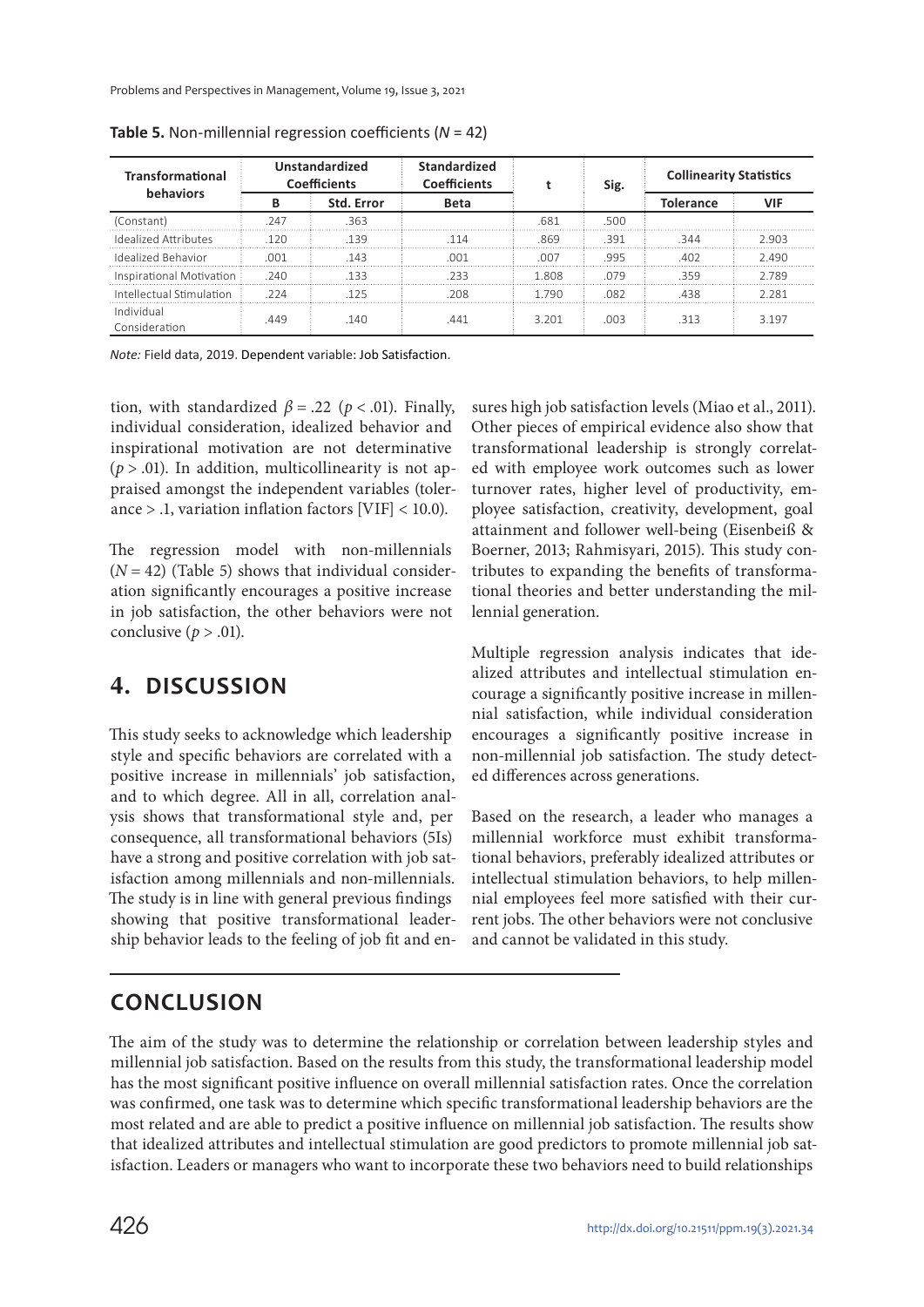that bring trust and positive intimacy with coworkers while avoiding decentralized decisions, which could generate disbelief and attrition. Leaders may need to improve their ability to catalyze intelligence and bring questioning on the table, which can help avoid negative situations such as those described as "hiding the elephant in the room".

Finally, the last task was to determine the difference between job satisfaction among millennials and non-millennials. The findings showed that both millennials and non-millennials can benefit more from transformational leadership styles compared to transactional and passive-avoidance styles. However, when analyzing the effects of the specific transformational behavior in both generations, differences were noted. On the one hand, idealized attributes and idealized stimulation were proved to be valid predictors for job satisfaction among millennials. On the other hand, individual consideration was proved to be a valid predictor for job satisfaction among non-millennials. For all the other transformational behaviors, results were not conclusive to be valid predictors for job satisfaction.

The data in this study were obtained in 2019. Even though the results obtained are valid nowadays, in a future study it would be interesting to administer again the questionnaire to the same sample at different time points, including a post COVID-19 situation. This approach would help confirm the results of the present study and determine whether there could be any evolution in millennial satisfaction that would require fine tuning leadership practices in multinational companies.

All in all, this study implies leadership as a strong factor influencing job satisfaction, having the transformational style, and specifically idealized attributes and idealized stimulation, the most positive outcomes among the millennial generation. Thus, one could say millennials do not quit their jobs, they mainly quit their boss.

## **AUTHOR CONTRIBUTIONS**

Conceptualization: Marc Valldeneu. Data curation: Marc Valldeneu. Formal analysis: Marc Valldeneu. Funding acquisition: Marc Valldeneu. Investigation: Marc Valldeneu. Methodology: Marc Valldeneu. Project administration: Marc Valldeneu. Resources: Marc Valldeneu. Software: Marc Valldeneu. Supervision: Marc Valldeneu, Xavier Ferràs, Elisenda Tarrats. Validation: Marc Valldeneu, Xavier Ferràs, Elisenda Tarrats. Visualization: Marc Valldeneu. Writing – original draft: Marc Valldeneu. Writing – review & editing: Marc Valldeneu, Xavier Ferràs, Elisenda Tarrats.

## **REFERENCES**

- 1. Antonakis, J., & House, R. J. (2002). The full-range leadership theory: The way forward. In B. J. Avolio & F. J. Yammarino (Eds.), Transformational and charismatic leadership: the road ahead (pp. 3-34). Amsterdam: JAI. https://doi.org/10.1108/S1479- 357120130000005006
- 2. Avolio, B. J., & Bass, B. M. (2002). Developing potential across a full range of leadership. New Jersey: Lawrence Erlbaum Associates. https://doi.org/10.1002/ hrm.10060
- 3. Avolio, B. J., Zhu, W., Koh, W., & Bhatia, P. (2004). Transformational leadership and

Organizational commitment: Mediating role of psychological empowerment and moderating role of structural distance. Journal of Organizational Behavior, 25, 951-968. http://dx.doi. org/10.1002/job.283

4. Baker, J. P. (2013). Leadership theories and approaches. In D.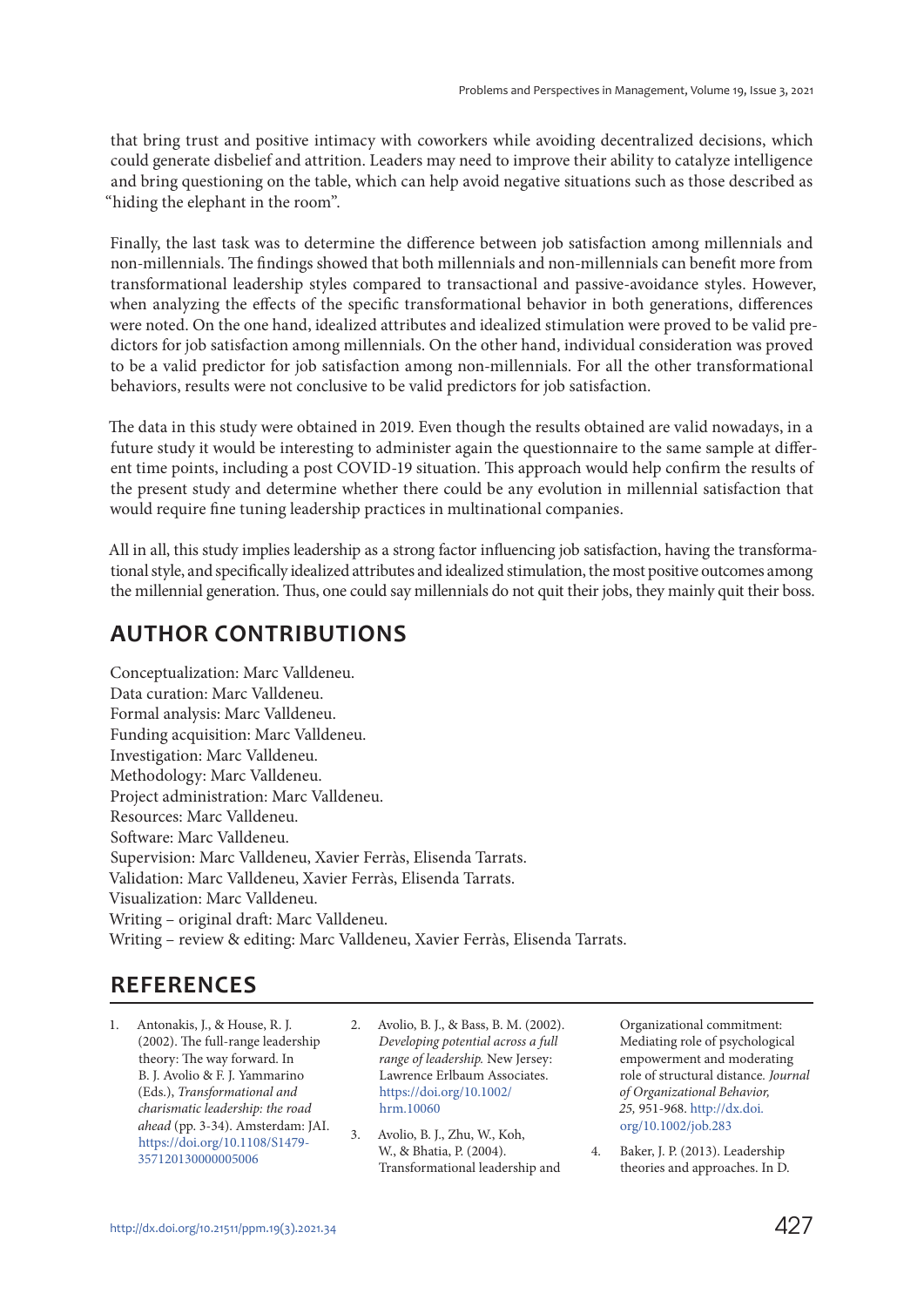Bhugra, P. Ruiz, & S. Gupta (Eds.), Leadership in psychiatry (pp. 49- 62). Wiley-Blackwell. https://doi. org/10.1002/9781118569948.ch4

- 5. Bass, B. M. (1985). Leadership and Performance beyond expectations. New York: Free Press. https://doi. org/10.1002/hrm.3930250310
- 6. Bass, B. M., & Avolio, B. J. (1994). Improving organizational effectiveness through transformational leadership. Thousand Oaks, CA: Sage.
- 7. Bass, B. M., & Avolio, B. J. (2004). MLQ Multifactor Leadership Questionnaire for Research Web Data Collection. Retrieved from http://www.mindgarden.com/
- 8. Becton, J., Walker, H., & Jones-Farmer, A. (2014). Generational differences in workplace behavior. Journal of Applied Social Psychology, 44(3), 175-189. https:// doi.org/10.1111/jasp.12208
- 9. Broadbridge, A., Maxwell, G., & Ogden, S. (2009). Selling retailing to Generation Y graduates: Recruitment challenges and opportunities. The International Review of Retail. Distribution and Consumer Research, 405-420. https://doi. org/10.1080/09593960903331394
- 10. Burris, K., Ayman, R., Che, Y., & Min, H. (2014). Asian Americans' and Caucasians' implicit leadership theories: Asian stereotypes, transformational, and authentic leadership. Asian American Journal of Psychology, 4(4), 258-266. https://doi. org/10.1037/a0035229
- 11. Caldwell, C., Dixon, R. D., Floyd, L. A., Chaudoin, J., Post, J., & Cheokas, G. (2011). Transformative leadership: Achieving unparalleled excellence. Journal of Business Ethics, 109, 175-187. https://doi.org/10.1007/ s10551-011-1116-2
- 12. Campione, W. (2015). Corporate offerings: Why aren't millennials staying? Journal of Applied Business and Economics, 17(4), 60-75. Retrieved from http://www. na-businesspress.com/JABE/CampioneWA\_Web17\_4\_.pdf
- 13. Chaudhuri, S., & Ghosh, R. (2011). Reverse mentoring:

A social exchange tool for keeping the Boomers engaged and Millennials committed. Human Resource Development Review, 11(1), 55-76. https://doi. org/10.1177/1534484311417562

- 14. Day, D., & Antonakis, J. (2012). Leadership: Past, present, and future. In J. Antonakis & D. V. Day (Eds.). The nature of leadership (p. 3-25). Sage Publications, Inc.
- 15. DeVaney, S. A. (2015). Understanding the Millennial Generation. Journal of Financial Service Professionals, 69, 11-14. https://doi.org/10.1111/fcsr.12125
- 16. Dinh, J. E., Lord, R. G., Gardner, W. L., Meuser, J. D., Liden, R. C., & Hu, J. (2014). Leadership theory and research in the new millennium: Current theoretical trends and changing perspectives. The Leadership Quarterly, 25(1), 36-62. https://doi.org/10.1016/j. leaqua.2013.11.005
- 17. Eisenbeiß, S. A., & Boerner, S. (2013). A Double-edged Sword: Transformational Leadership and Individual Creativity. British Journal of Management, 24(1), 54- 68. https://doi.org/10.1111/j.1467- 8551.2011.00786.x
- 18. Erikson, T. (2008). Is Gen Y Really All That Narcissistic? Harvard Business Publishing. Retrieved from https://hbr.org/2008/02/isgen-y-really-all-that-narci
- 19. Families & Work Institute. (2006). Generation and gender in the workplace. American Business Collaboration. Retrieved from http://familiesandwork.org/site/ research/reports/main.html.
- 20. Jones, J. S., Murray, S. R., & Tapp, S. R. (2018). Generational differences in the workplace. Journal of Business Diversity, 18(2), 88-97. Retrieved from https:// search-proquestcom.ezproxy. uwplatt.edu/docview/2116336231 ?accountid=9253
- 21. Khalid, S. A., Nor, M. N. M., Ismail, M., & Razali, M. F. M. (2013). Organizational citizenship and generation Y turnover intention. International Journal of Academic Research in Business and Social Sciences, 3(7), 132-

#### 141. http://dx.doi.org/10.6007/ IJARBSS/v3-i7/104

- 22. Khan, S.-U.-R., Anjam, M., Abu Faiz, M., Khan, F., & Khan, H. (2020). Probing the Effects of Transformational Leadership on Employees' Job Satisfaction With Interaction of Organizational Learning Culture. SAGE Open, 10. https://doi. org/10.1177/2158244020930771
- 23. Lower, J. (2008). Brace Yourself Here Comes Generation Y. Critical Care Nurse, 28(5), 80-84. https:// doi.org/10.4037/ccn2008.28.5.80
- 24. Marston, C. (2009). Myths about Millennials: Understand the myths to retain Millennials. Retrieved from http://humanresources. about.com/od/managementtips/a/ millennial\_myth.htm.
- 25. Mencl, J., & Lester, S. (2014). More alike than different: What generations value and how the values affect employee workplace perceptions. Journal of Leadership & Organizational Studies, 21, 257-272. https://doi. org/10.1177/1548051814529825
- 26. Miao, R.-T., Hou, X.-L., & Kim, D. (2011, August 6-7). The antecedents and consequences of job satisfaction in China [Paper presentation]. International Symposium on Applied Economics, Business and Development, Dalian, China. https://doi.org/10.1007/978-3- 642-23062-2\_21
- 27. Ng, E.S.W., Schweitzer, L., & Lyons, S.T. (2010). New Generation, Great Expectations: A Field Study of the Millennial Generation. Journal of Business Psychology, 25, 281-292. https://doi.org/10.1007/ s10869-010-9159-4
- 28. Northouse, P. G. (2019). Leadership, theory and practice (8th ed.). Thousand Oaks, CA: Sage.
- 29. Rahmisyari.(2015). Effect of Leadership Styles, Organizational Culture, and Employees Development on Performance (Studies in PT. PG. Gorontalo of Tolangohula Unit). International Journal of Business and Management Invention, 4(1), 2319-